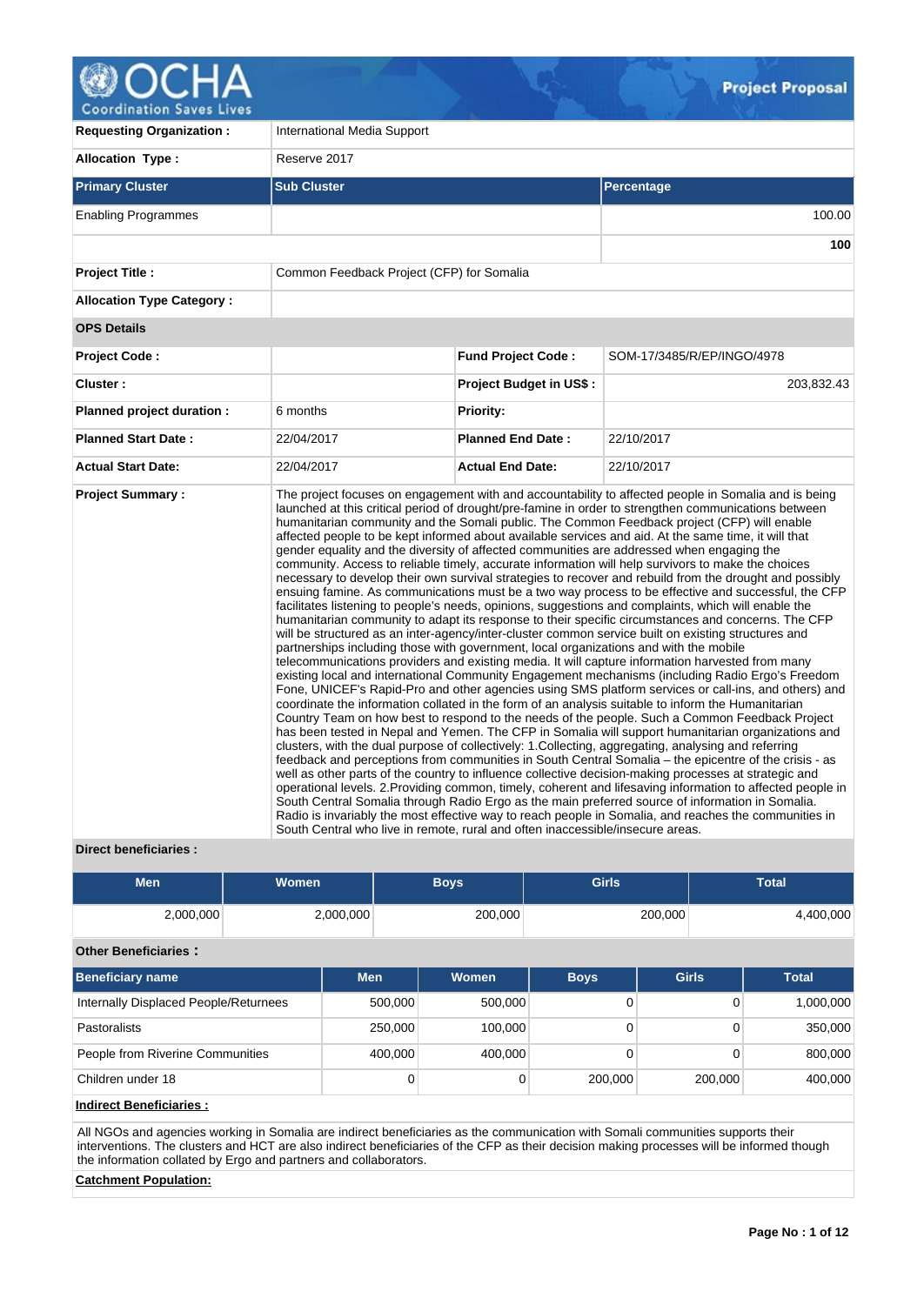Whilst it is not possible with precision to count the numbers of people who listen to radio in Somalia, the project has the potential to include all Somalis with access to radio in the catchment population. As the radio airs across south central and the entire country, the figures in Beneficiary boxes above are estimates based on the wide reach. Beyond that, as the project uses multimedia platforms, the information gathered and disseminated also captures Somalia who access the internet, social media and mobile phone.

# **Link with allocation strategy :**

The project is timed to support the rapid mobilization of the humanitarian community to respond to the drought and pre-famine situation and seek to avert a full scale famine disaster. As physical access remains limited especially to south central, communication through radio and interlinked multimedia platforms is vital as a means of informational access to vulnerable communities. Drawing lessons from the 2011 famine, it is important that information be shared and communicated in a timely and consistent manner. It is also important that information and advocacy be coordinated across the clusters to avoid conflicting messaging. Radio Ergo is set up to work with the humanitarian community and already has the trusted channels operating to continue communications with communities. Funding from the Reserve would be needed to enable Ergo and partners to set up the Common Feedback Platform in order to fully support the joint overall pre-famine response. Once set up the CFP will be well placed to support the ongoing response towards recovery. All members of the humanitarian community stand to benefit from participation in the CFP.

### **Sub-Grants to Implementing Partners :**

| LPartner Name! | <b>Partner Type</b> | <b>Budget in US\$</b> |
|----------------|---------------------|-----------------------|
|                |                     |                       |

### **Other funding secured for the same project (to date) :**

| <b>Other Funding Source</b> | <b>Other Funding Amount</b> |
|-----------------------------|-----------------------------|
|                             |                             |

### **Organization focal point :**

| <b>Name</b>       | <b>Title</b>          | Email                | <b>IPhone</b> |
|-------------------|-----------------------|----------------------|---------------|
| Louise Tunbridge  | Programme Coordinator | louise@radioergo.org | +254733604587 |
| Lucy Otieno       | Finance Manager       | lucy@radioergo.org   | 0723721376    |
| <b>BACKGROUND</b> |                       |                      |               |

### **1. Humanitarian context analysis**

Somalia has been hit by several consecutive seasons of poor rainfall which has led to a severe drought, causing acute shortage of water. The country is witnessing a near total crop failure, rising livestock deaths, epidemic outbreaks and reduced rural employment opportunities. Poor households, including those displaced, face rapidly diminishing food access as staple food prices continue to rise sharply and livestock prices decrease significantly. The number of people in need of assistance in Somalia has increased from five million in September 2016 to over 6.2 million in February 2017, more than half of the population. As was the case during the 1991 and 2011-12 famines, Bay and Bakool are particularly hard hit, with 42 and 47 per cent of the population in Crisis or Emergency, accounting for more than 500,000 of the 2.9 million in crisis and emergency. Out of these, the vast majority, 84 per cent (421,000) are in rural areas and will potentially start moving towards urban areas as the situation deteriorates, joining existing settlements for IDPs. Access remains problematic in large swathes of south central in particular due to insecurity, conflict, and lack of infrastructure. There are many parts of the country that do not have access to information apart from via shortwave radio broadcasts. Many places in critically affected areas are not served by a local FM radio and nor do they have access to mobile data which is not provided by telecommunications providers due to political pressure from Al-Shabab.

#### **2. Needs assessment**

Engagement with and accountability to affected people is critical. Affected people need to be kept informed about available services and aid and that gender equality and the diversity of affected communities is addressed when engaging the community. Without access to reliable timely, accurate information survivors are unable to make the choices necessary to develop their own survival strategies to recover and rebuild from the dire drought. It is essential that communications is a two way process. By asking and listening to people's needs, opinions, suggestions and complaints, the humanitarian community can adapt its response to their specific circumstances and concerns. Although challenging during an emergency response, enabling the local population to have a say in critical aid decisions increases its ability to be stronger and more resilient after the crisis. This intervention, the Common Feedback Project (CFP), will be structured as an interagency/inter-cluster common service built on existing structures and partnerships including those with government, local organizations and with the mobile telecommunications providers and existing media.There is also cognisance that Somalia has many existing Community Engagement mechanisms either through the cluster system or by individual organizations both local and international. These include but not limited to UNICEF's Rapid pro, Radio Ergo's Freedom Fone and other agencies using Shakadoon SMS platform services. These need to be coordinated; information collated and analysed to inform the Humanitarian Country Team on how best to respond to the needs of the people. This would be done through a Common Feedback Project (CFP) which has been piloted and tested in Nepal and Yemen.The CFP in Somalia will support humanitarian organizations and clusters, with the dual purpose of collectively:

1. Collecting, aggregating, analysing and referring feedback and perceptions from communities in South Central Somalia – the epicentre of the crisis to influence collective decision-making processes at strategic and operational levels. .2. Providing common, timely, coherent and lifesaving information to affected people in South Central Somalia through Radio Ergo as the main preferred source of information in Somalia. Radio is invariably the most effective way to reach people in Somalia, a channel of communication that is ideally suited to the country's oral culture. According to a Media and Telecoms Landscape Guide for Somalia conducted by the Communication with Disaster Affected Communities (CDAC) Network in 2014, Radio Ergo has over 70 per cent listenership especially in rural areas which is where majority of the drought-affected people are located. It is the only radio that dedicates its one hour broadcasts on a daily basis to humanitarian concerns and provides a two-way communication between affected communities and humanitarian aid workers via its Freedom Fone. The quality of Radio Ergo's programming stems from long experience and deep local understanding of the issues since 2011. Radio Ergo will be the main source of life-saving information/key messages to affected people especially in the rural and hard to reach areas. The Radio also rebroadcasts its programmes through a network of more than 15 local FM stations. Information will also be shared with other international Radios with good listenership like BBC, VOA. Radio Ergo's Freedom Fone which already receives more than 300 calls/SMSs daily will be used as the main feedback mechanism to the drought/famine response in the project. This will of course be in addition to the other existing mechanism like the UNICEF Rapid Pro and other agencies using Shakadoon SMS services.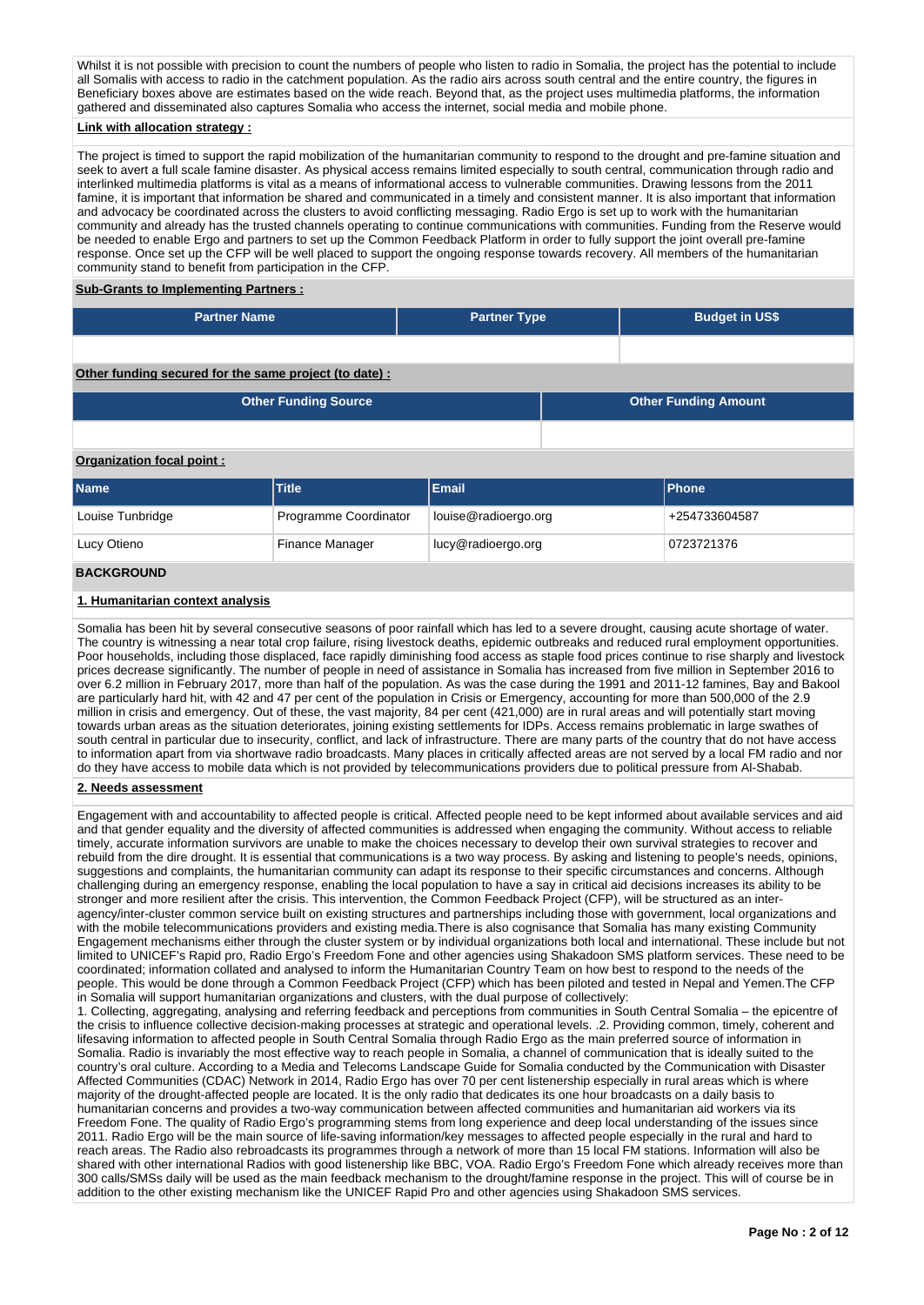### **3. Description Of Beneficiaries**

The main beneficiaries are the vulnerable Somali communities across the country who bear the brunt the drought and any potential famine. Their recovery will also be the most difficult. These include the people in South Central, which was badly hit by famine in 2011, and has added burdens of poor infrastructure, lack of accessibility to outside assistance, and ongoing conflict as Al-Shabab continues to control large areas and to threaten stability of new governmental authority. Specific groups of beneficiaries targeted as recipients of Ergo's humanitarian information therefore include riverine people, farmers and agro-pastoralists, as well as pastoralists. Most of these groups lack access to services including information, as the few FM radios serving remote parts of the south are urban based and do not reach far into the rural areas beyond the towns and outskirts. Radio Ergo will basically be serving the beneficiaries identified by the humanitarian community as the most vulnerable from a humanitarian perspective. As well as those in South Central, Radio Ergo has excellent reach into central Somalia where there are large pastoralist communities; as well as the northern regions notably the disputed parts of Sool and Sanag where authority is weak. These beneficiaries will not only be targeted for information dissemination on issues relevant to their lives and livelihoods, but they will also be encouraged to share their feedback so that their voices are heard in the accountability reckoning.

# **4. Grant Request Justification**

Recognizing that different organizations, clusters, and partners continuously engage with affected communities in different ways as part of their response, the 'common service' will serve as a support function to facilitate, complement and elevate ongoing efforts in a given context. The common service will be integrated within the inter-cluster coordination mechanism. The project's added value will be that while individual organizations and clusters continue to have the ultimate responsibility for ensuring that they engage with the communities they serve, a common service model will ensure a collective approach to support response planning. It will reduce duplication by establishing a turn-key service every organization could adopt and/or feed into. Each organization and/or cluster will therefore be better placed to meet their own commitments to the people they serve. This comes at a critical juncture as the humanitarian community gears up to respond to the drought/pre-famine to avert a situation similar to the tragedy of 2011. The project draws on many of the lessons learned from 2011. The model will provide clear and concise analysis for a collective understanding and response to humanitarian needs expressed by affected people. It will minimize confusion, distrust and possibly enable humanitarian access in some cases, by providing coherent and useful information to communities. It will enable the humanitarian community to work together so that feedback is systematically transmitted to the inter-cluster coordination and the HCT to inform adjustments to a collective humanitarian response. The common service is also a cost effective value added tool for the HCT and the cluster and inter-cluster coordination fora when activated. It seeks to build on what is already in place and to rapidly strengthen existing structures and mechanisms to maximize their impact on the drought/pre-famine response and later on in the recovery period.

Through its programme production and shortwave broadcasting Radio Ergo will reach all corners of the country with critical and potentially life-saving information. The broadcasts will carry stories from the ground illustrating people's needs and views; information on the humanitarian response; and practical advice on issues such as health, protection and livelihoods. As part of the information and communication cycle, Radio Ergo's feedback service will collect input from local communities many of whom are in inaccessible areas, which will be presented e analysis by partner REACH Initiaitve

## **5. Complementarity**

Radio Ergo has received previous funding from the CHF for its shortwave radio production and broadcasting. This project seeks to build on this existing service by strengthening the programming and developing more capacity to gather, analyse and share feedback with the clusters/HCT for decision-making purposes. Radio Ergo therefore does not need to start from scratch as it has a vibrant newsroom already in daily production, as well as an ongoing shortwave frequency that has gained popularity among the key beneficiaries in the targeted areas for the humanitarian disaster response. From the outset Ergo has also positioned itself as a common service provider and has long experience working with agencies and NGOs to develop programming and messaging on critical issues. Furthermore, Radio Ergo's mother NGO, International Media Support (IMS) is engaged in a four-year Swedish-supported media development programme in Somalia jointly with another NGO, Fojo Media Institute. As part of this country programme, Radio Ergo's activities have wider amplification and can draw on some of the partnerships and other ongoing activities under the programme. This project therefore complements IMS' other work in Somalia and there are lucrative opportunities for synergy, for example in engaging local radio partners in a longer term activity to build up their own public service and humanitarian programming and their feedback platforms at a local level.

### **LOGICAL FRAMEWORK**

#### **Overall project objective**

The overarching goal of the common service is to help improve the quality and effectiveness of humanitarian response in Somalia. This will be done by ensuring that affected people have life-saving, actionable and useful information on the humanitarian situation; and that feedback and concerns inform humanitarian response. The common service will have the following objectives:

1. Provide accessible, timely, life-saving and actionable information

This will be achieved by:

• Supporting humanitarian actors to communicate with affected people, and affected people to communicate amongst themselves and with aid providers, according to communities' preferred communication channels;

• Ensuring communities receive life-saving, useful and actionable information, including information about the overall response, in a coherent and coordinated way and through appropriate languages and channels, face-to-face communication, focus group discussions, SMSs and others;

Outcome: Communities have the information and communications capacity they need to make informed decisions.

2. Collect, aggregate, analyse and refer feedback and/or complaints via multiple channels (these include but not limited to Radio Ergo's Freedom Fone, UNICEF's Rapid pro and other agencies using Shakadoon SMS services);

3. Support responders to act on feedback received

This will be achieved by:

• Ensuring communities have access to collective feedback and complaints mechanisms, built on existing structures and partnerships including those with government, local organizations, and where possible, local private sector and media organizations;

• Ensuring that feedback and complaints collected by organizations, clusters and different channels, is aggregated and analysed in order to provide a consolidated and representative picture of community concerns, identify trends and inform overall strategic and operational decision making processes and potential 'course correction'.

Outcome: Humanitarian responses are informed by the views of affected populations, and humanitarian responders act upon feedback. Organizations and clusters will continuously have distinct responsibilities in order to ensure that they are individually accountable to the people they serve. The common Service will complement the capabilities of national authorities, as well as development and humanitarian actors based in South Central Somalia, in order to optimize the response and better meet the needs of the affected population. The common service would not serve as a new coordination mechanism—it will be integrated into inter-cluster coordination.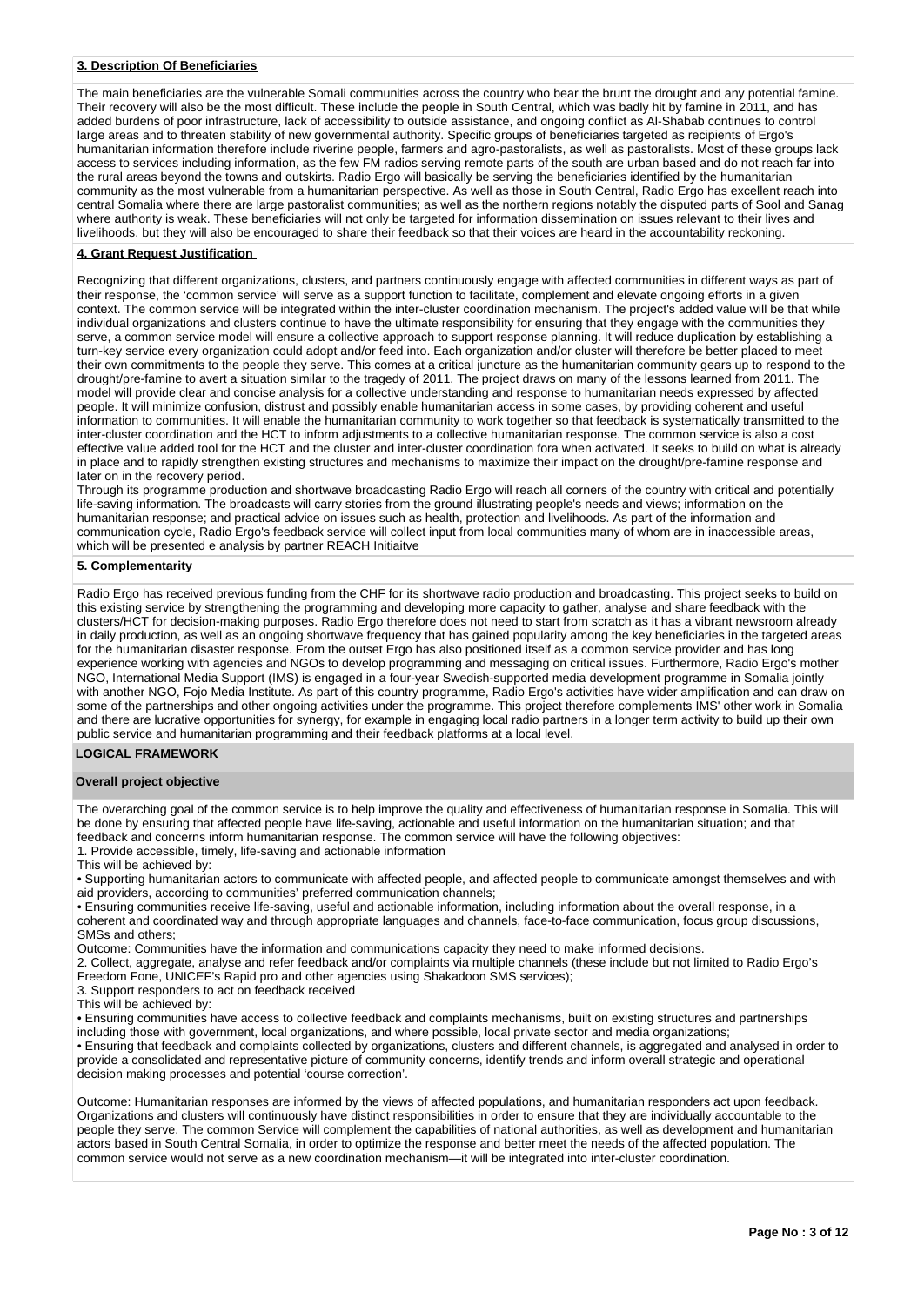| <b>Enabling Programmes</b>                                                                                                                                                                                       |                                          |                                 |  |  |  |  |  |  |
|------------------------------------------------------------------------------------------------------------------------------------------------------------------------------------------------------------------|------------------------------------------|---------------------------------|--|--|--|--|--|--|
| <b>Cluster objectives</b>                                                                                                                                                                                        | Strategic Response Plan (SRP) objectives | <b>Percentage of activities</b> |  |  |  |  |  |  |
| Disseminate messages on protection and<br>humanitarian needs of the vulnerable people<br>in Somalia and carry life-saving and disaster<br>risk reduction messaging relating to seasonal<br>and perennial shocks. | Somalia HRP 2017                         | 100                             |  |  |  |  |  |  |

**Contribution to Cluster/Sector Objectives :** The CFP will ensure daily dissemination of humanitarian information across Somalia on Radio Ergo's shortwave frequency and via FM rebroadcasting partners, with content based on contextualised reporting from the network of local correspondents as well as messaging from the humanitarian community gathered from the cluster system and other bilateral sources with the intention of making messaging timely, consistent and coordinated across the humanitarian community. The messages will be targeted to focus on the humanitarian and protection needs of the most vulnerable groups in Somalia notably in relation the drought disaster and potential famine situation, and also on mitigation and preparedness information relevant for the recovery period. Similarly, the project will strengthen coordination of feedback to support decision making processes over the delivery of humanitarian aid per the cluster's objective.

# **Outcome 1**

Vulnerable Somali communities have the information they need to make informed decisions

### **Output 1.1**

# **Description**

Radio Ergo provides a daily radio service aired across all regions of Somalia on Shortwave and via FM rebroadcasts containing high quality and seasonally relevant humanitarian programming and messaging on critical themes. The shortwave transmissions reach all areas of the country including rural areas and areas where physical access is challenging or impossible. The FM rebroadcasts reach out to people in urban areas or those in areas with better infrastructure. The programming contains original reporting from the ground by Ergo's local stringer network containing information on people's needs and views in local areas; plus early warning and preparedness material produced by Ergo staff producers with collaborative input from from cluster members on health, protection, shelter, agriculture, livestock, and other key issues relating to the emergency response. The Ergo programming will therefore provide a unique daily feed of lifeline information that helps people's decision-making and supports the overall lifesaving humanitarian response.

#### **Assumptions & Risks**

The project assumes that we will find local reporters willing and able to work safely within their areas. Also there is an assumption that radio remains popular and that people have adequate access to radio receivers. Risks include:staff capacity being adequate; safety and security not impeding news gathering.

#### **Indicators**

|                   |                                                          |                                                                        | <b>End cycle beneficiaries</b> | End<br>cycle |                   |  |               |  |  |  |
|-------------------|----------------------------------------------------------|------------------------------------------------------------------------|--------------------------------|--------------|-------------------|--|---------------|--|--|--|
| Code              | <b>Cluster</b>                                           | <b>Indicator</b>                                                       | <b>Men</b>                     | <b>Women</b> | <b>Boys</b> Girls |  | <b>Target</b> |  |  |  |
| Indicator 1.1.1   | <b>Enabling Programmes</b>                               | Number of daily one-hour programmes aired<br>during the 6 month period |                                |              |                   |  | 180           |  |  |  |
|                   | Means of Verification: Radio Ergo's daily programme logs |                                                                        |                                |              |                   |  |               |  |  |  |
| Indicator 1.1.2   | <b>Enabling Programmes</b>                               | Number of information products made available to<br>stakeholders       |                                |              |                   |  | 180           |  |  |  |
|                   | <b>Means of Verification:</b> Programme logs             |                                                                        |                                |              |                   |  |               |  |  |  |
| <b>Activities</b> |                                                          |                                                                        |                                |              |                   |  |               |  |  |  |
| Activity 1.1.1    |                                                          |                                                                        |                                |              |                   |  |               |  |  |  |
|                   | <b>Standard Activity: Not Selected</b>                   |                                                                        |                                |              |                   |  |               |  |  |  |

Radio Ergo runs its newsroom and production studio to produce daily programming, based on commissions from its network of 25+ local stringer correspondents and staff editor and producers based in Nairobi. The local stringers are able to record reports and interviews from their particular area, and are trained to capture the voices of ordinary men, women, boys and girls to ensure their needs and views are heard. The stringer material is put together by the staff production team in Nairobi, with additional content woven in, to make a one hour specialised humanitarian information package. The programming is aired daily on shortwave by Babcock, a commercial transmission service provider, and is shared with Ergo's network of at least 15 local FM radios in Somalia. Content is also disseminated on Ergo's website in Somali and English and social media sites to maximize reach including to Somali decision makers and the Somali diaspora.

### **Output 1.2**

# **Description**

Timely and relevant messaging produced and aired on disaster risk reduction, preparedness, and critical lifesaving issues according to seasonal needs and conditions. This output focuses on the preparation and broadcasting of very specific short messages and interviews designed to give listeners practical or immediate advice and information that will help them to protect themselves and avert or mitigate some of the effects of the drought. The messaging aims to ensure communities receive life-saving, useful and actionable information, including information about the overall response, in a coherent and coordinated way and through appropriate language.

### **Assumptions & Risks**

Assumes that Ergo is able to access adequate information from the clusters to facilitate the development of timely and informative messages that will assist listeners in decision making processes.

Risk - short messages may be misinterpreted by listeners or may not be adequate to inform them about the action to take to avert or mitigate disaster.

### **Indicators**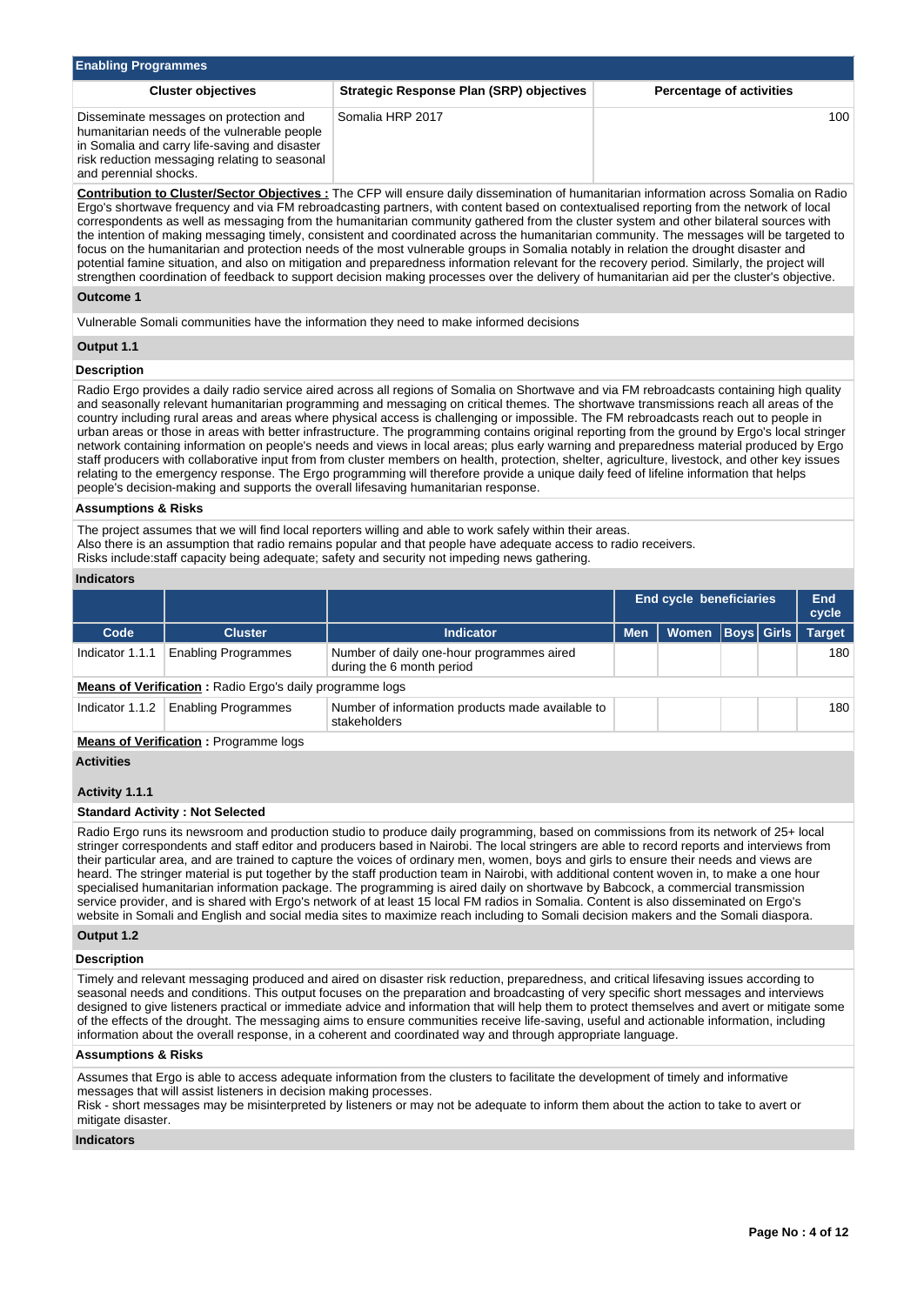|                 |                                                                                                                  |                                                                                                                                |            | <b>End cycle beneficiaries</b> |  |                   |               |  |
|-----------------|------------------------------------------------------------------------------------------------------------------|--------------------------------------------------------------------------------------------------------------------------------|------------|--------------------------------|--|-------------------|---------------|--|
| Code            | <b>Cluster</b>                                                                                                   | <b>Indicator</b>                                                                                                               | <b>Men</b> | Women                          |  | <b>Boys</b> Girls | <b>Target</b> |  |
| Indicator 1.2.1 | <b>Enabling Programmes</b>                                                                                       | Number of minutes per day of messaging<br>programming aired during the 6 month period,<br>targeting minimum 20 minutes per day |            |                                |  |                   | 3.600         |  |
|                 |                                                                                                                  | <b>Means of Verification:</b> Ergo programme logs and archived audio podcasts                                                  |            |                                |  |                   |               |  |
| Indicator 1.2.2 | <b>Enabling Programmes</b>                                                                                       | Number of information products made available to<br>stakeholders                                                               |            |                                |  | 3.600             |               |  |
|                 | $\mathbf{r}$ , and the state of the state $\mathbf{r}$ , and the state $\mathbf{r}$ , and the state $\mathbf{r}$ |                                                                                                                                |            |                                |  |                   |               |  |

**Means of Verification :** Programme logs showing number of minutes

### **Activities**

# **Activity 1.2.1**

### **Standard Activity : Not Selected**

Ergo producers prepare information for inclusion in disaster risk reduction and protection messaging and voice up/produce audio messages for broadcast; producers also interview relevant Somali speaking experts to elaborate on messaging themes and topic, for inclusion in programmes. In order to ensure the messages are relevant and timely, Ergo will collaborate systematically with the clusters on key messages. Such messages will include: advice on prevention and treatment of diarrhoea and cholera; information on preventing and treating measles; warnings on rainfall and flood alerts; advice on livestock protection. Messages will also carry specific information on the details of humanitarian response and services where possible, through collaboration with the clusters.

### **Outcome 2**

Affected populations have the communications capacity they need to air their views and needs

### **Output 2.1**

### **Description**

A toll free mobile phone service enables Radio Ergo's listeners in all Somali regions to voice their needs, concerns and complaints. This output will ensure that communities have access to a collective feedback and complaints mechanism, built on Radio Ergo's existing feedback system called Freedom Fone. Freedom Fone allows people to call without charge on a mobile phone to leave a recorded voice message describing their needs, situation, views or complaints relating to the drought and humanitarian service provision, or any other issue. The short code number to call the Freedom Fone is regularly announced on Radio Ergo.

### **Assumptions & Risks**

Assumptions:

- Somali listeners want to communicate and have the means to access the lines
- Listeners trust the service enough to call in

Risks:

- Technical issues may interfere with the feedback mechanism from time to time, e.g. mobile telephony problems or other external factors

- There may be security risks for callers in sharing their information with us

### **Indicators**

|                 |                                                                        |                                                                        |            | <b>End cycle beneficiaries</b> |  |   |               |  |  |
|-----------------|------------------------------------------------------------------------|------------------------------------------------------------------------|------------|--------------------------------|--|---|---------------|--|--|
| Code            | <b>Cluster</b>                                                         | <b>Indicator</b>                                                       | <b>Men</b> | Women   Boys   Girls           |  |   | <b>Target</b> |  |  |
| Indicator 2.1.1 | <b>Enabling Programmes</b>                                             | Number of regions from which callers are using<br>the feedback service |            |                                |  |   | 15            |  |  |
|                 | <b>Means of Verification:</b> Data records from Ergo's feedback system |                                                                        |            |                                |  |   |               |  |  |
| Indicator 2.1.2 | <b>Enabling Programmes</b>                                             | None                                                                   |            |                                |  | 0 |               |  |  |

#### **Means of Verification :**

**Activities**

**Activity 2.1.1** 

# **Standard Activity : Not Selected**

Radio Ergo will operate the Freedom Fone feedback service providing listeners with access to toll free lines with Telesom, Hormud, and Golis service providers. These lines give good coverage of the various regions of Somalia. Ergo will announce on the radio the short code number to call and the method of using the system. The Freedom Fone service is managed by the newsroom producers and is part of the radio's way of engaging in participatory dialogue with the audience. Some feedback is used to generate further investigative reporting and also to provide material for content. The system will be used to gather open feedback from people regarding their needs and the way they are impacted by the drought. In collaboration with the clusters, Ergo will also use the system to ask specific questions on particular topics relating to the emergency in order to elicit audience responses that will be useful for the planning of ongoing or future responses.

# **Outcome 3**

Humanitarian responders receive listener feedback and act upon it

# **Output 3.1**

# **Description**

Vulnerable communities' feedback collected by Radio Ergo is channelled systematically to the clusters for action. This output ensures that feedback and complaints collected by Radio Ergo on its Freedom Fone service described above is aggregated and analysed in order to provide a representative picture of community concerns, identify trends and inform overall strategic and operational decision-making processes and potential 'course correction'. It provides an important layer in the accountability of humanitarian actors to the Somali public.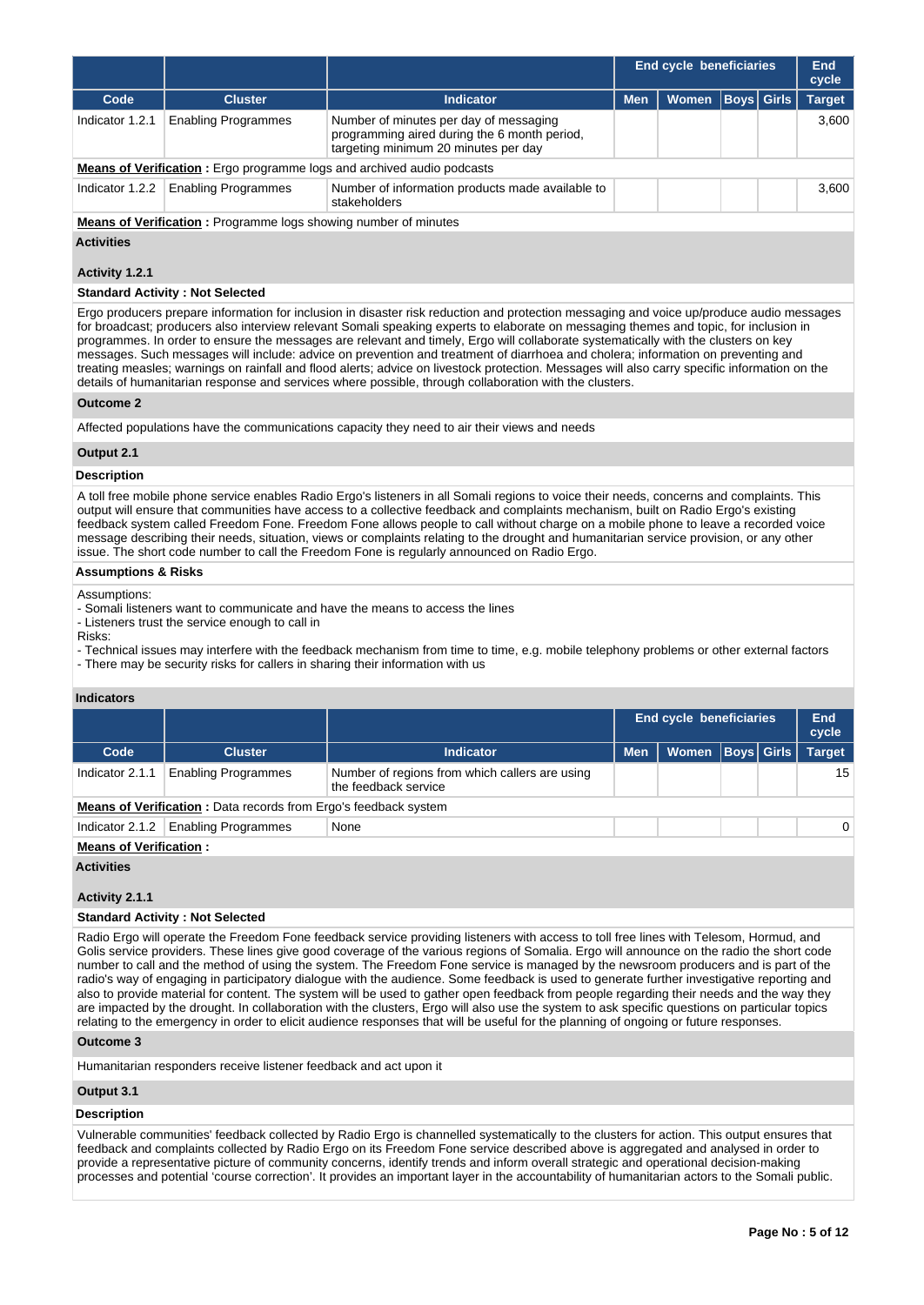### **Assumptions & Risks**

Assumes that people are willing to provide feedback even in areas where access is limited.

Assumes that the analysis of rich qualitative feedback can be presented in a data set that is useful to the decision makers.

# Risk - that some feedback is not given in good faith.

# **Indicators**

|                   |                                                                       |                                                                  |            | End cycle beneficiaries |  |  |               |  |  |  |  |
|-------------------|-----------------------------------------------------------------------|------------------------------------------------------------------|------------|-------------------------|--|--|---------------|--|--|--|--|
| Code              | <b>Cluster</b>                                                        | <b>Indicator</b>                                                 | <b>Men</b> | Women   Boys   Girls    |  |  | <b>Target</b> |  |  |  |  |
| Indicator 3.1.1   | <b>Enabling Programmes</b>                                            | Number of weekly feedback reports shared                         |            |                         |  |  | 24            |  |  |  |  |
|                   | <b>Means of Verification:</b> Feedback reports and feedback databases |                                                                  |            |                         |  |  |               |  |  |  |  |
| Indicator $3.1.2$ | <b>Enabling Programmes</b>                                            | Number of information products made available to<br>stakeholders |            |                         |  |  | 24            |  |  |  |  |
|                   |                                                                       | Moans of Vorification : Apolysis reports available               |            |                         |  |  |               |  |  |  |  |

**Means of Verification :** Analysis reports available

## **Activities**

### **Activity 3.1.1**

### **Standard Activity : Not Selected**

Ergo compiles feedback according to a data set and shares on weekly basis with OCHA project manager in a format that can be disseminated along with feedback from other platforms among the cluster leads for action. The data set and system to support it will be designed with capacity support to Ergo by REACH. Ergo's data analyst will be the focal point for preparing the data and analysis and will be supported by Ergo coordinator. Feedback will be channelled through a referral system to the clusters and HCT if relevant. E.g a question or complaint about measles vaccination campaigns will be referred to Health cluster for action. Selected feedback messages will be transcribed and translated into English for use in further Ergo programming and in in-depth analysis and trends reports.

### **Output 3.2**

# **Description**

Messaging is produced and aired on Ergo relating to the response from clusters (this could be short messages and/or information regarding a more general response or interventions). Using the referral system in reverse, the clusters will share relevant information or details back to Ergo for the radio to transmit to listeners. Such information may be general supportive information e.g. explaining or elaborating on cholera outbreak; or specific details of action e.g. medical facilities that can be reached in certain areas.

# **Assumptions & Risks**

- Assumes the cluster provide information in a timely manner

- Risk that some information may be subject to security considerations

-Risk that some action to be taken by clusters in response may not be safe to broadcast to safeguard the response

### **Indicators**

|                               |                            |                                                                                                                 |            | <b>End cycle beneficiaries</b> |  |  |               |  |
|-------------------------------|----------------------------|-----------------------------------------------------------------------------------------------------------------|------------|--------------------------------|--|--|---------------|--|
| Code                          | <b>Cluster</b>             | <b>Indicator</b>                                                                                                | <b>Men</b> | Women   Boys   Girls           |  |  | <b>Target</b> |  |
| Indicator 3.2.1               | <b>Enabling Programmes</b> | Number of responses received by Ergo from the<br>HCT relating to listener feedback                              |            |                                |  |  | 48            |  |
|                               |                            | <b>Means of Verification</b> : Emails and reports from OCHA project manager/cluster leads/other relevant actors |            |                                |  |  |               |  |
| Indicator 3.2.2               | <b>Enabling Programmes</b> | None                                                                                                            |            |                                |  |  | $\Omega$      |  |
| <b>Means of Verification:</b> |                            |                                                                                                                 |            |                                |  |  |               |  |

# **Activities**

# **Activity 3.2.1**

# **Standard Activity : Not Selected**

Ergo coordinator and OCHA project manager will establish fixed routine e.g. weekly email for Ergo to receive input regarding the feedback data and analysis from the clusters and HCT. There will also be a facility for ad hoc communications to handle urgent or one off information that needs to be addressed.

Ergo coordinator will liaise internally with production team to see how best to act on the suggestions for content and/or specific inputs for messaging on the radio that the humanitarian actors have shared.Ergo will produce messages/interviews/other programming as necessary or relevant for broadcasting on the radio.

#### **Additional Targets :**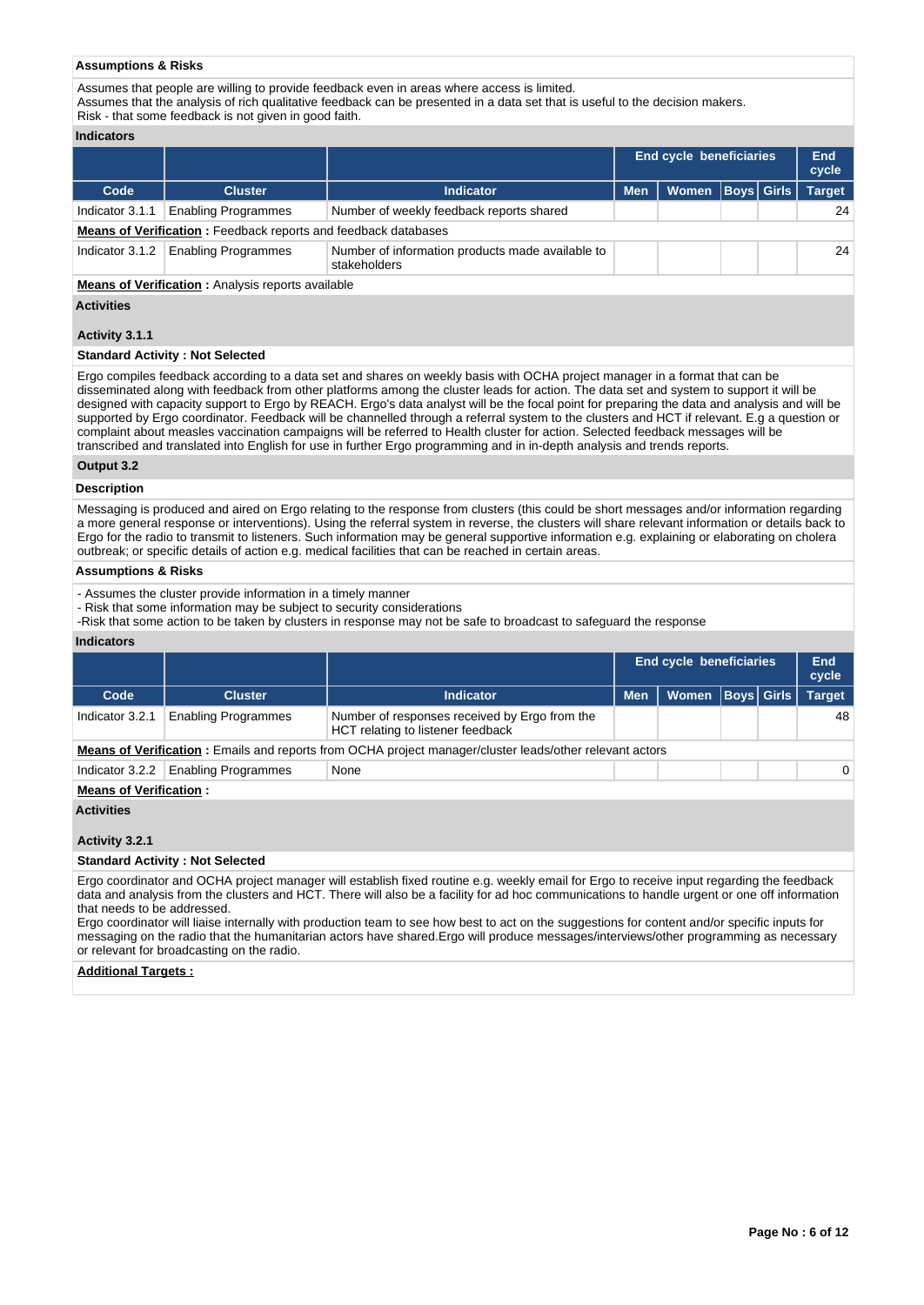# **Monitoring & Reporting plan**

Means of verification for all indicators relating to Radio Ergo's output will be based on the programme logs maintained at the studio on the server and archives, this applies to: radio programmes aired; messages broadcast; web translation and stories. Listener feedback messages are held on the Freedom Fone server and will be verified from the database.

Analysis reports will be produced as hard/softcopy verification.

Monitoring will be carried out on a monthly basis.

Newsroom producers and data feedback analyst collect and record information on programme outputs and feedback messaging outputs. Coordinator with inputs compiles monthly report on aggregated feedback analysis for HCT sharing.

Programme coordinator has overall responsibility for reporting and ensuring information from clusters is ploughed back into the newsroom for use in programming.

Ergo will work with REACH to set baseline for feedback from its Freedom Fone in order to track and monitor feedback according to an agreed set of categories including gender, location, and theme.

Ergo will work with OCHA to set baseline and monitoring system for CFP engagement with the cluster coordination and HCT.

## **Workplan**

| Activitydescription                                                                                                                                                                                                                                                                                                                                                                                                                                                                                                                                                                                                                                                                                                                                                                                                                                                                                                                                                                                                                             | Year | 1 | 2 | 3 |     | 5            | 6  |                 | 8            | 9            |          | 10 11 12 |  |
|-------------------------------------------------------------------------------------------------------------------------------------------------------------------------------------------------------------------------------------------------------------------------------------------------------------------------------------------------------------------------------------------------------------------------------------------------------------------------------------------------------------------------------------------------------------------------------------------------------------------------------------------------------------------------------------------------------------------------------------------------------------------------------------------------------------------------------------------------------------------------------------------------------------------------------------------------------------------------------------------------------------------------------------------------|------|---|---|---|-----|--------------|----|-----------------|--------------|--------------|----------|----------|--|
| Activity 1.1.1: Radio Ergo runs its newsroom and production studio to produce daily<br>programming, based on commissions from its network of 25+ local stringer<br>correspondents and staff editor and producers based in Nairobi. The local stringers<br>are able to record reports and interviews from their particular area, and are trained<br>to capture the voices of ordinary men, women, boys and girls to ensure their needs<br>and views are heard. The stringer material is put together by the staff production<br>team in Nairobi, with additional content woven in, to make a one hour specialised<br>humanitarian information package. The programming is aired daily on shortwave<br>by Babcock, a commercial transmission service provider, and is shared with Ergo's<br>network of at least 15 local FM radios in Somalia. Content is also disseminated on<br>Ergo's website in Somali and English and social media sites to maximize reach<br>including to Somali decision makers and the Somali diaspora.                   | 2017 |   |   |   | X X |              |    | $X$ $X$ $X$ $X$ |              |              | ΙX       |          |  |
| Activity 1.2.1: Ergo producers prepare information for inclusion in disaster risk<br>reduction and protection messaging and voice up/produce audio messages for<br>broadcast; producers also interview relevant Somali speaking experts to elaborate<br>on messaging themes and topic, for inclusion in programmes. In order to ensure<br>the messages are relevant and timely, Ergo will collaborate systematically with the<br>clusters on key messages. Such messages will include: advice on prevention and<br>treatment of diarrhoea and cholera; information on preventing and treating<br>measles; warnings on rainfall and flood alerts; advice on livestock protection.<br>Messages will also carry specific information on the details of humanitarian<br>response and services where possible, through collaboration with the clusters.                                                                                                                                                                                              | 2017 |   |   |   | X.  | X            | X  | X.              | X.           | $\mathsf{X}$ | X        |          |  |
| Activity 2.1.1: Radio Ergo will operate the Freedom Fone feedback service<br>providing listeners with access to toll free lines with Telesom, Hormud, and Golis<br>service providers. These lines give good coverage of the various regions of<br>Somalia. Ergo will announce on the radio the short code number to call and the<br>method of using the system. The Freedom Fone service is managed by the<br>newsroom producers and is part of the radio's way of engaging in participatory<br>dialogue with the audience. Some feedback is used to generate further<br>investigative reporting and also to provide material for content. The system will be<br>used to gather open feedback from people regarding their needs and the way they<br>are impacted by the drought. In collaboration with the clusters, Ergo will also use<br>the system to ask specific questions on particular topics relating to the emergency<br>in order to elicit audience responses that will be useful for the planning of ongoing<br>or future responses. | 2017 |   |   |   | X.  | $\mathsf{X}$ | X  | X.              | X.           | $\mathsf{X}$ | X        |          |  |
| Activity 3.1.1: Ergo compiles feedback according to a data set and shares on<br>weekly basis with OCHA project manager in a format that can be disseminated<br>along with feedback from other platforms among the cluster leads for action. The<br>data set and system to support it will be designed with capacity support to Ergo by<br>REACH. Ergo's data analyst will be the focal point for preparing the data and<br>analysis and will be supported by Ergo coordinator. Feedback will be channelled<br>through a referral system to the clusters and HCT if relevant. E.g a question or<br>complaint about measles vaccination campaigns will be referred to Health cluster<br>for action. Selected feedback messages will be transcribed and translated into<br>English for use in further Ergo programming and in in-depth analysis and trends<br>reports.                                                                                                                                                                             | 2017 |   |   |   | X.  | X.           | X. | $\mathsf{X}$    | $\mathsf{X}$ | X.           | $\times$ |          |  |
| Activity 3.2.1: Ergo coordinator and OCHA project manager will establish fixed<br>routine e.g. weekly email for Ergo to receive input regarding the feedback data and<br>analysis from the clusters and HCT. There will also be a facility for ad hoc<br>communications to handle urgent or one off information that needs to be<br>addressed.<br>Ergo coordinator will liaise internally with production team to see how best to act on<br>the suggestions for content and/or specific inputs for messaging on the radio that<br>the humanitarian actors have shared. Ergo will produce messages/interviews/other<br>programming as necessary or relevant for broadcasting on the radio.                                                                                                                                                                                                                                                                                                                                                       | 2017 |   |   |   | X.  | X            | X. | $\mathsf{X}$    | IX.          | $\mathsf{X}$ | ΙX       |          |  |
| <b>OTHER INFO</b>                                                                                                                                                                                                                                                                                                                                                                                                                                                                                                                                                                                                                                                                                                                                                                                                                                                                                                                                                                                                                               |      |   |   |   |     |              |    |                 |              |              |          |          |  |
| <b>Accountability to Affected Populations</b>                                                                                                                                                                                                                                                                                                                                                                                                                                                                                                                                                                                                                                                                                                                                                                                                                                                                                                                                                                                                   |      |   |   |   |     |              |    |                 |              |              |          |          |  |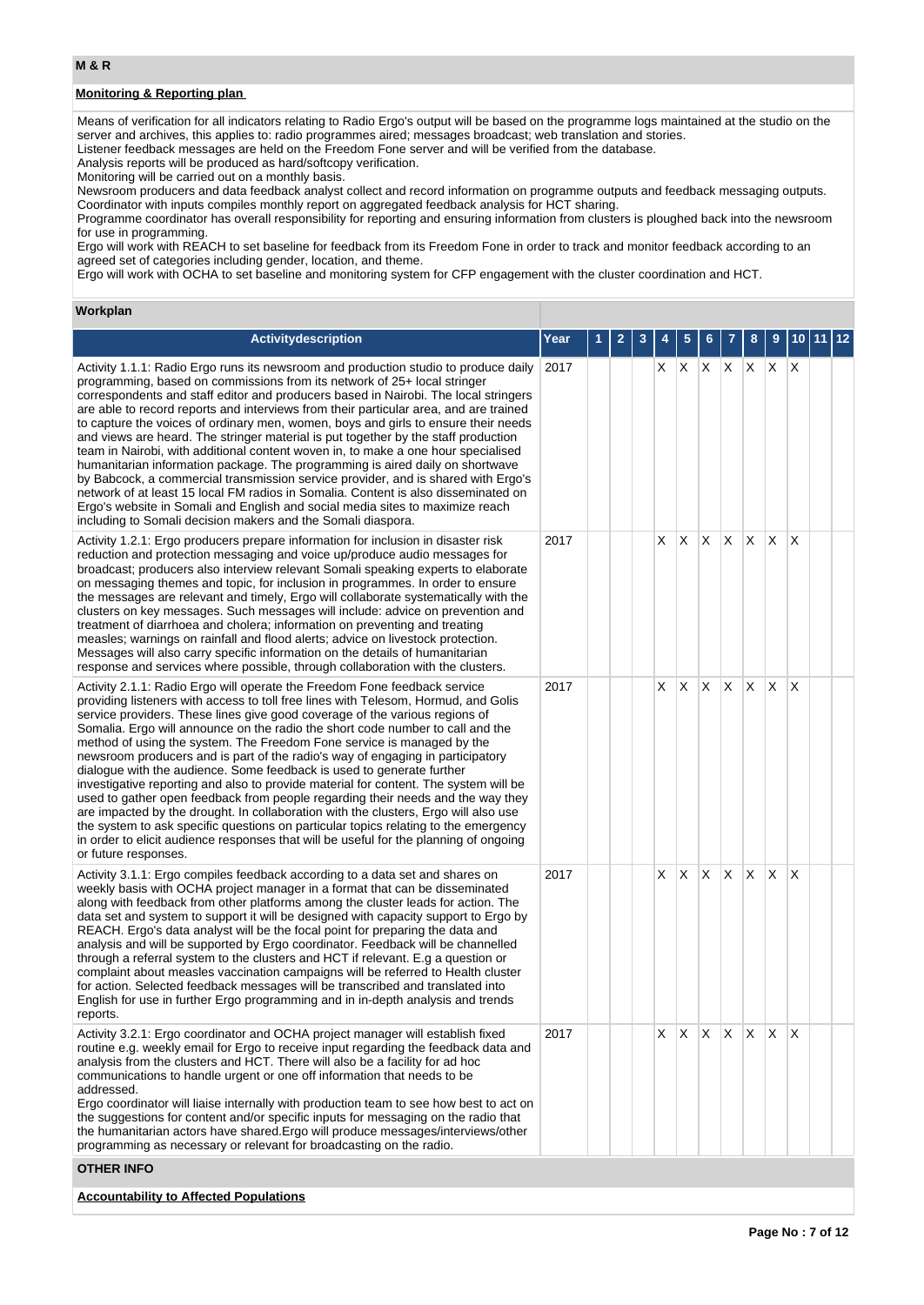This project seeks to set up an Accountability to Affected Populations mechanism that can be shared among the clusters and feed in to the HCT to inform decision making processes starting at this time of emergency and going on thereafter. Engagement with and accountability to affected people is critical. Affected people need to be kept informed about available services and aid and gender equality and the diversity of affected communities must be addressed when engaging the community. Without access to reliable timely, accurate information survivors are unable to make the choices necessary to develop their own survival strategies to recover and rebuild from the dire drought. It is essential that communications is a two way process. By asking and listening to people's needs, opinions, suggestions and complaints, the humanitarian community can adapt its response to their specific circumstances and concerns. Although challenging during an emergency response, enabling the local population to have a say in critical aid decisions increases its ability to be stronger and more resilient after the crisis. This intervention, the Common Feedback Project (CFP), will be structured as an inter-agency/inter-cluster common service built on existing structures and partnerships including those with government, local organizations and with the mobile telecommunications providers and existing media. The CFP project therefore seeks to assist other partners by developing a cluster-wide mechanism for Somali communities to feedback comments and complaints and for this feedback to play into the management decisions. The CFP also offers a mechanism for coordination through the clusters of humanitarian messaging and other information on the response to the Somali public via radio broadcasts. Do no harm is an important principle for Ergo editorially and our policies include offering anonymity to interviewees in order to protect their identify where relevant or necessary. The editorial policies also include caution over dissemination of information that may jeopardize humanitarian interventions and/or the beneficiaries.

### **Implementation Plan**

IMS as grantee implements the Radio Ergo project through its local presence subsidiary IMS Productions, registered in Kenya. Radio Ego's experienced Coordinator based in Nairobi will manage the overall project in this proposal and is the direct supervisor of all staff and consultants under the project. As the Ergo newsroom and programme/management cycles are already up and running, our inputs to the CFP operational activity fit in to an existing effective framework. The Ergo Editor manages the day to day editorial output of Radio Ergo and its interlinked platform including Freedom Fone, and therefore the additional consultancy post of Feedback Data analyst would report to him. The CFP Project Manager will liaise directly with the Coordinator. The IMS Productions Nairobi office operates with full-time qualified finance and administration staff to oversee operational expenditure, coming under the overall supervision of IMS's Finance Controller at headquarters in Denmark. It will be the task of the Project Manager in collaboration with the Coordinator to ensure the full participation of humanitarian partners and other media (Somali and international) to ensure the greatest impact of the project and to minimize likelihood of duplication of the services in the CFP. The Coordinator will ensure Ergo's overall content production and broadcasting incorporates messaging gathered via the mechanisms to be put in place by the CFP project manager.

### **Coordination with other Organizations in project area**

| Name of the organization | Areas/activities of collaboration and rationale                                                                                                                                                                                                                                                                                                                                                                                                                                                                                                          |
|--------------------------|----------------------------------------------------------------------------------------------------------------------------------------------------------------------------------------------------------------------------------------------------------------------------------------------------------------------------------------------------------------------------------------------------------------------------------------------------------------------------------------------------------------------------------------------------------|
| <b>REACH</b>             | REACH will assist in categorising feedback in the short term for<br>analysis, and support the development of more cohesive data<br>management at Ergo in the long term. It will support through capacity<br>building training and data tool development the categorisation of<br>feedback received so that regular analysis can be made by type of<br>feedback, age, gender, language and if possible location. Ergo does<br>not have this capacity currently and REACH already has an<br>engagement with OCHA which can accommodate this scope of work. |
| <b>OCHA</b>              | The role of OCHA is to coordinate/manage the overall CFP project<br>as well as inputs from Radio Ergo and REACH; to ensure that all<br>partners are on board, understand their roles and responsibilities in<br>the project and report to the HCT/Cluster.                                                                                                                                                                                                                                                                                               |
|                          |                                                                                                                                                                                                                                                                                                                                                                                                                                                                                                                                                          |

### **Environment Marker Of The Project**

A+: Neutral Impact on environment with mitigation or enhancement

#### **Gender Marker Of The Project**

2a- The project is designed to contribute significantly to gender equality

#### **Justify Chosen Gender Marker Code**

IMS-Radio Ego has a well developed gender strategy aiming to provide information of societal relevance to men, women, boys and girls and to include voices reflective of the diversity of Somali society including from a gender perspective. Radio Ergo has made important strides in increasing the amount of women's voices in its programming and other information products to achieve an average of 35%-40% of women's voices across the output. The radio has a gender policy embedded in its editorial guidelines, which require stringers and producers to proactively seek the input of women in stories wherever possible and relevant, and to take time to ensure the circumstances of interviews conducive for women to get involved. There is also a focus on seeking gender equity in terms of representation, and to portray women in their roles as planners, doers and decision-makers no matter how humble their background, as opposed to stereotypical portrayal as passive victims. Our work has been influential on other Somali media and on social media, where reports of women highlighted as local role models have been widely circulated and drawn substantial levels of engagement. Radio Ergo has a gender balance among producer/presenters in its newsroom. Whilst the number of women's calls/comments on the feedback service and our social media sites are lower than those of men, there has been notable success in improving the level of engagement and the quality if not quantity of feedback on social media. IMS has conducted a long-term support to female journalists through a Women in Media programme in Somalia, in which Radio Ergo ha also played a role. IMS has also supported one of its local partners to produce a baseline on the condition for women working in the media in Somalia to be published next month.

#### **Protection Mainstreaming**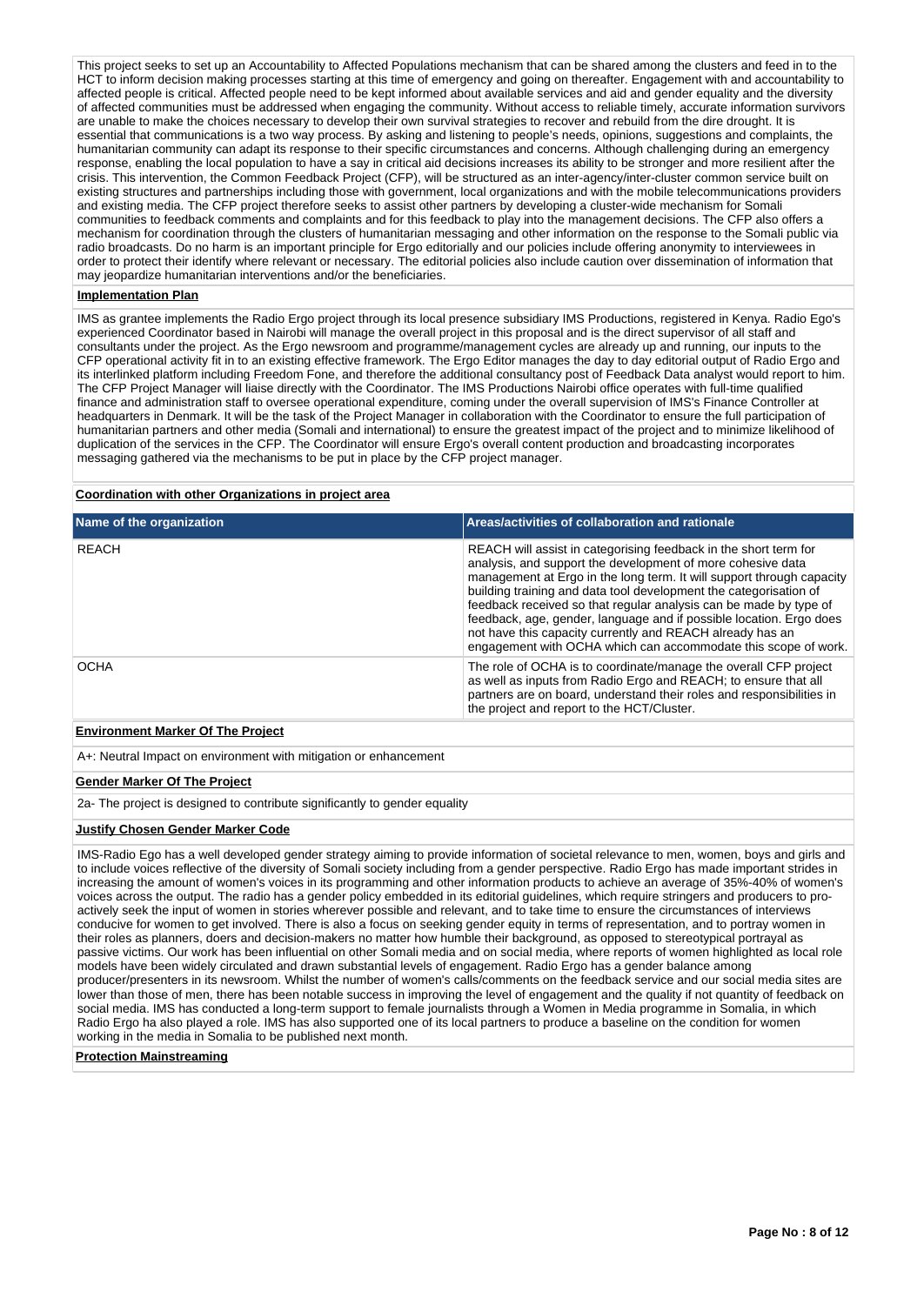Radio Ergo has placed the Do no Harm principle in its editorial guidelines. Reporters are required to offer or ascribe anonymity to interviewees where deemed necessary in order to safeguard them and their families. Such decisions may go up the chain of editorial command where the reporter on the ground is unable to make the judgement. Photographs are also subject to similar editorial scrutiny. Conventions on protecting children are applied in our reporting. The editorial guidelines also capture procedures to follow where a report or information gathered has the potential if published to put at risk any member of the public or humanitarian interventions. As Radio Ergo broadcasts to all regions simultaneously on shortwave, information is equally shared among all listeners as beneficiaries of the project. This enables impartial access to information across Somalia. The feedback lines are also open to all listeners provided they have the means. Our stringers are based in most regions. The Editor seeks to ensure a balance of coverage. Ergo does not directly cover political developments.

The radio has a rights-based approach in its editorial coverage and actively encourages communities to question, to know their rights, and to seek accountability from the proper authorities. We have carried messages informing people of their rights and entitlements and will be able to include this in the content going forward.

### **Country Specific Information**

### **Safety and Security**

Radio Ergo staff for this project will be based in Nairobi with travel to Somalia. IMS has safety procedures and protocols for travel that cover all staff on mission. The local stringers are not contracted by IMS and are paid for their services as freelancers. However, IMS has carried out a number of safety and security trainings for journalists in Somalia and this programme is ongoing. IMS is working with local partners to set up a safety network to support journalists in their work and respond to threats. Radio Ergo avoids political coverage which minimizes much of the risk for journalists. Its stringers are embedded as members of the communities in which they live, which also averts risk as they are familiar with the terrain and have good support and contact networks. We do not ask our stringers to travel knowingly to an area or to cover a story that would subject them to unacceptable levels of risk.

#### **Access**

Radio Ergo has operated its shortwave humanitarian radio service since 2011 and has maintained its daily output to date. The radio content is produced in Nairobi and has reach across all of Somalia on shortwave. Therefore we have huge access to our core beneficiary base. Likewise using our mobile phone toll free feedback service, listeners everywhere have access to us by leaving a voice message. Radio Ergo's footprint and access is considerably enhanced by the network of locally based stringers, described above. Some of them are based in insecure areas including those under Al-Shabab control. In many places the Ergo stringer is the only journalist operating. In some places the Ergo stringer is the only independent source of information coming out. Through its years of operating in Somalia, Ergo has built up durable relations with many local partner radios. At least 15 of the FM radios air Ergo's content thus strengthening our access in the urban areas as well.

# **BUDGET**

| Code | <b>Budget Line Description</b>                                                                                                                                                                                                                                                                                                                                                                                                                                                                                                                                                                                                                          |   | D / S Quantity Unit | cost                          | <b>Duration</b><br><b>Recurran</b><br>ce | $\frac{9}{6}$<br>charged<br>to CHF | <b>Total Cost</b> |
|------|---------------------------------------------------------------------------------------------------------------------------------------------------------------------------------------------------------------------------------------------------------------------------------------------------------------------------------------------------------------------------------------------------------------------------------------------------------------------------------------------------------------------------------------------------------------------------------------------------------------------------------------------------------|---|---------------------|-------------------------------|------------------------------------------|------------------------------------|-------------------|
|      | <b>Staff and Other Personnel Costs</b>                                                                                                                                                                                                                                                                                                                                                                                                                                                                                                                                                                                                                  |   |                     |                               |                                          |                                    |                   |
| 1.1  | Programme Coordinator                                                                                                                                                                                                                                                                                                                                                                                                                                                                                                                                                                                                                                   | D |                     | $1 \overline{7,500}$<br>.00   | 6                                        | 60.00                              | 27,000.00         |
|      | The Coordinator is an international staff full time with IMS-Radio Ergo, responsible for the day to day management of Radio Ergo<br>and this project, including management of staff, oversight of the radio programme production, strategy development, engagement<br>with partners, contact to donors and reporting. The position is essential for the effective management of the project. 6 months @<br>60% of the total monthly unit cost of \$7,500 i.e. (\$4,500) is budgeted in this project. The remaining 40% to be funded by other<br>donors.                                                                                                 |   |                     |                               |                                          |                                    |                   |
| 1.2  | Editor                                                                                                                                                                                                                                                                                                                                                                                                                                                                                                                                                                                                                                                  | D |                     | 1   4,000<br>.00              | 4                                        | 100.00                             | 16,000.00         |
|      | Somali Radio Editor is responsible for the information and news production of the radio, including providing editorial oversight,<br>guidance and support to the production team and correspondents, developing the news agenda, overall relations to stringers in<br>Somalia, managing relations with partners including FM radios in Somalia, which re-transmit the programme. The Somali<br>speaking editor is crucial to ensure high quality and relevant programming. 4 months of the salary at \$4000 is budgeted under<br>this project. The remaining months to be funded by other donors.                                                       |   |                     |                               |                                          |                                    |                   |
| 1.3  | Radio Producers                                                                                                                                                                                                                                                                                                                                                                                                                                                                                                                                                                                                                                         | D |                     | $2 \mid 2,900$<br>.00         | 3                                        | 100.00                             | 17,400.00         |
|      | The 2 Producers are involved in the day to day production of radio programming including producing news stories and features,<br>commissioning and post-producing material from stringers across the regions, distributing programming for broadcast and re-<br>broadcast, and preparing other products as part of the Ergo humanitarian news service. The Somali Radio Producers are based<br>in Nairobi and are both required on a full time basis in order to maintain the level and quality of daily production required under<br>this project. 3 months @ \$2,900 is budgeted under this project. The other 2 months to be funded by other donors. |   |                     |                               |                                          |                                    |                   |
| 1.4  | Data analyst                                                                                                                                                                                                                                                                                                                                                                                                                                                                                                                                                                                                                                            | D |                     | 1   1,000<br>.00.             | 6                                        | 100.00                             | 6,000.00          |
|      | This new post will be recruited to manage the feedback from the Ergo Freedom Fone service which enables listeners across<br>Somalia to call in with a message about their needs or complaints relating to the humanitarian situation. The analyst will<br>categorize the messaging so as to share back in a suitable format a data set that the HCT and clusters can use for their action,<br>response and accountability to beneficiaries. The analyst will receive capacity building training from Reach on data collection and<br>analysis. The post is based in Nairobi at Ergo studio.                                                             |   |                     |                               |                                          |                                    |                   |
| 1.5  | Finance and Admin Manager                                                                                                                                                                                                                                                                                                                                                                                                                                                                                                                                                                                                                               | S |                     | $1 \,   \, 3,000 \,  $<br>.00 | 3                                        | 100.00                             | 9,000.00          |
|      | Will be involved in the day to day implementation of project activities at a support level for finance and administrative purposes.<br>One full-time staff is budgeted at \$ 3000 per month for 3 months and whose time will be devoted to this project. The other three<br>months to be funded by other donors.                                                                                                                                                                                                                                                                                                                                        |   |                     |                               |                                          |                                    |                   |
|      | <b>Section Total</b>                                                                                                                                                                                                                                                                                                                                                                                                                                                                                                                                                                                                                                    |   |                     |                               |                                          |                                    | 75,400.00         |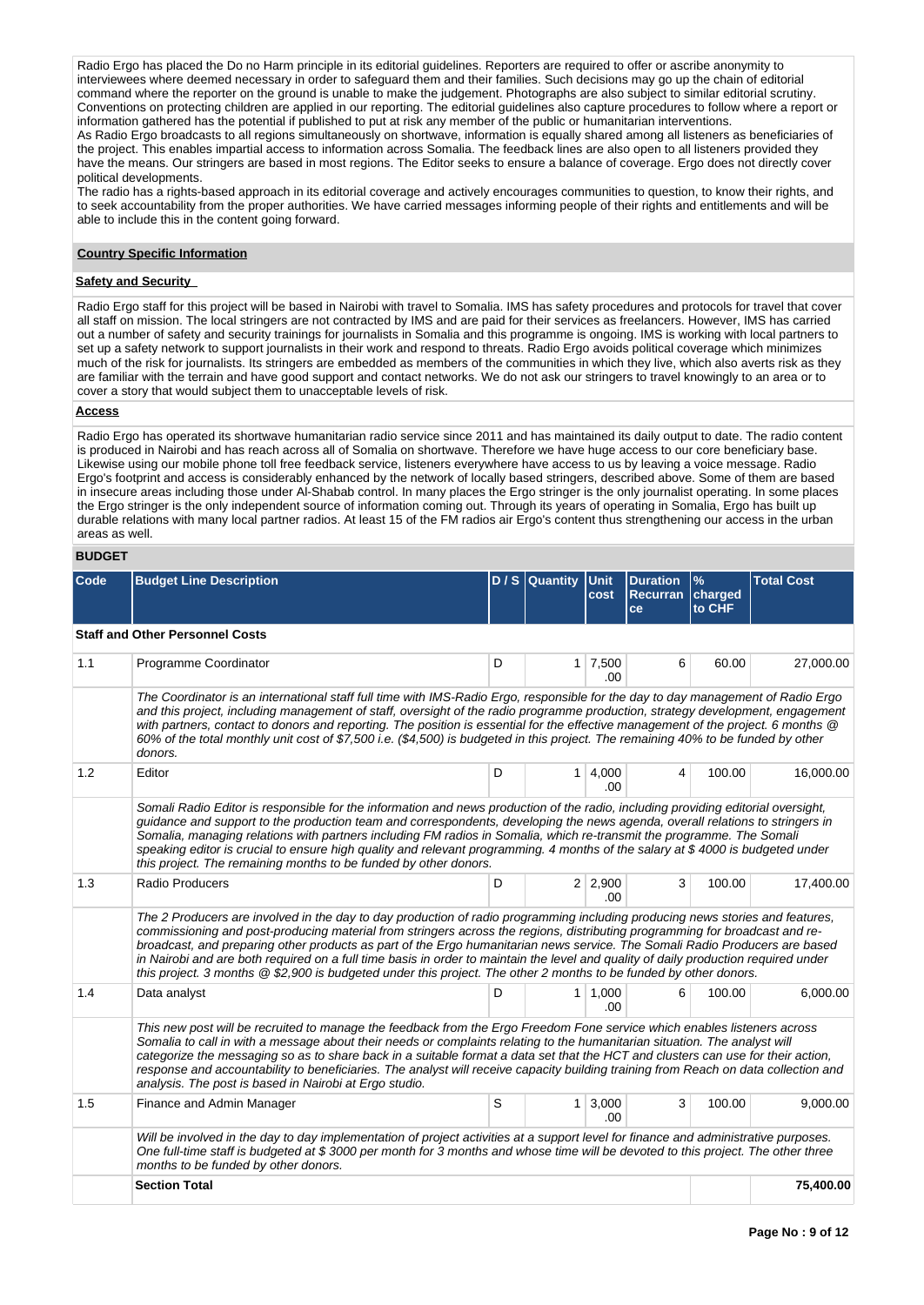|     |                                                                                                                                                                                                                                                                                                                                                                                                                                                                                                                                                                                                                                                                                                                                                                                                                                                                                   | D |                |                        |   | 100.00 |            |
|-----|-----------------------------------------------------------------------------------------------------------------------------------------------------------------------------------------------------------------------------------------------------------------------------------------------------------------------------------------------------------------------------------------------------------------------------------------------------------------------------------------------------------------------------------------------------------------------------------------------------------------------------------------------------------------------------------------------------------------------------------------------------------------------------------------------------------------------------------------------------------------------------------|---|----------------|------------------------|---|--------|------------|
| 3.1 | One Laptop all items inclusive                                                                                                                                                                                                                                                                                                                                                                                                                                                                                                                                                                                                                                                                                                                                                                                                                                                    |   |                | $1 \mid 1,200$<br>.00  | 1 |        | 1,200.00   |
|     | The purchase price of one laptop @ \$1,200 is as per an estimation following our last project purchase from a preferred vendor<br>after performing a procurement procedure. Headphones and software (Microsoft office package and antivirus) are inclusive. This<br>unit is required for enhancing the collection and analysis of data from the feedback system and is crucial for the project.                                                                                                                                                                                                                                                                                                                                                                                                                                                                                   |   |                |                        |   |        |            |
|     | <b>Section Total</b>                                                                                                                                                                                                                                                                                                                                                                                                                                                                                                                                                                                                                                                                                                                                                                                                                                                              |   |                |                        |   |        | 1,200.00   |
|     | <b>Contractual Services</b>                                                                                                                                                                                                                                                                                                                                                                                                                                                                                                                                                                                                                                                                                                                                                                                                                                                       |   |                |                        |   |        |            |
| 4.1 | Babcock shortwave transmission                                                                                                                                                                                                                                                                                                                                                                                                                                                                                                                                                                                                                                                                                                                                                                                                                                                    | D |                | $1 \mid 7,000$<br>.00  | 4 | 100.00 | 28,000.00  |
|     | Shortwave transmission airtime for daily radio broadcasts is purchased from a UK based supplier Babcock Ltd with whom IMS-<br>Ergo has a contract, at an average monthly cost of \$7,000/month, for 4 months. The shortwave transmission is a critical part of<br>the project enabling content to be disseminated across Somalia by radio. The monthly costs vary according to the number of<br>days per month, as the cost is pro rated on a per day airtime basis. There are also variances according to exchange rates as<br>billing is done in GBP and payment made in USD. The rest to be funded by other donors.                                                                                                                                                                                                                                                            |   |                |                        |   |        |            |
| 4.2 | Acquisition from stringers                                                                                                                                                                                                                                                                                                                                                                                                                                                                                                                                                                                                                                                                                                                                                                                                                                                        | D |                | $1 \mid 13,00$<br>0.00 | 6 | 100.00 | 78,000.00  |
|     | 6 months of acquisition of material from stringers at an average monthly cost of \$13,000. Stringers invoices are paid according to<br>their monthly contributions based on a fixed fee schedule (\$30 per photo; \$70 per feature/debate; \$50 per interview; plus other<br>discretionary fees dependent on quality of the material submitted). The stringers, based in districts across Somalia, are key to the<br>success of the project as they will report on local needs and developments in their districts and help Ergo to amplify the voices<br>especially of vulnerable and remote communities during the drought. The unit cost is based on average monthly costs because it<br>cannot be predicted exactly how many news reports will be generated in a month by any particular stringers, this being<br>dependent on external factors including what happens where. |   |                |                        |   |        |            |
| 4.3 | Translations of Somali reports to English                                                                                                                                                                                                                                                                                                                                                                                                                                                                                                                                                                                                                                                                                                                                                                                                                                         | D | 1 <sup>1</sup> | 1,000<br>.00.          | 4 | 100.00 | 4,000.00   |
|     | English translation services are acquired on a monthly basis at a freelance fee averaging \$1000/month. The budget provides for<br>4 months of translation, the rest to be funded by other donors. The translator is paid a wordage rate of KES 10.00 per word,<br>calculated at source i.e. based on the Somali texts supplied by Radio Ergo. The amount of translations required and the length of<br>each text is variable as it is drawn from the radio reports, hence the unit cost is a monthly average.                                                                                                                                                                                                                                                                                                                                                                    |   |                |                        |   |        |            |
|     | <b>Section Total</b>                                                                                                                                                                                                                                                                                                                                                                                                                                                                                                                                                                                                                                                                                                                                                                                                                                                              |   |                |                        |   |        | 110,000.00 |
|     | <b>General Operating and Other Direct Costs</b>                                                                                                                                                                                                                                                                                                                                                                                                                                                                                                                                                                                                                                                                                                                                                                                                                                   |   |                |                        |   |        |            |
| 7.1 | <b>Office Utilities</b>                                                                                                                                                                                                                                                                                                                                                                                                                                                                                                                                                                                                                                                                                                                                                                                                                                                           | S | 1 <sup>1</sup> | 100.0<br>0             | 6 | 34.00  | 204.00     |
|     | IMS has a local office in Nairobi for its local branch IMS Productions, where Radio Ergo studio and newsroom are located. The<br>unit cost is based on the monthly utilities for the Nairobi office. These include: office water, electricity necessary for the running of<br>the project operations of the office. 34% per month for 6 months has been budgeted under this project, the rest is to be funded by<br>other donors.                                                                                                                                                                                                                                                                                                                                                                                                                                                 |   |                |                        |   |        |            |
| 7.2 | Office supplies and consumables                                                                                                                                                                                                                                                                                                                                                                                                                                                                                                                                                                                                                                                                                                                                                                                                                                                   | S | 1              | 300.0<br>0             | 6 | 50.00  | 900.00     |
|     | 6 months at 50% per month is budgeted for office stationery and supplies for Nairobi office (Purchase of office newspapers, office<br>drinking water, office stationery and printer supplies and any other office consumables that may not be foreseen with precision)<br>and IT support including servicing, based on average of \$300 per month. This is a lumpsum based on average expenditure in<br>previous months on the Ergo project. The other 50%<br>for each of the 6 months is to be funded by other donors.                                                                                                                                                                                                                                                                                                                                                           |   |                |                        |   |        |            |
| 7.3 | Communication costs                                                                                                                                                                                                                                                                                                                                                                                                                                                                                                                                                                                                                                                                                                                                                                                                                                                               | D |                | $1 \mid 1,300$<br>.00  | 6 | 33.20  | 2,589.60   |
|     | 33.2% per month for 6 months is budgeted for based on the monthly communication costs. These include: phone bills (Kenya<br>and Somalia) based on monthly average for recent usage in the project, and Nairobi office internet costs necessary for the<br>implementation of the project. The rest is to be funded by other donors.                                                                                                                                                                                                                                                                                                                                                                                                                                                                                                                                                |   |                |                        |   |        |            |
| 7.4 | Office security costs                                                                                                                                                                                                                                                                                                                                                                                                                                                                                                                                                                                                                                                                                                                                                                                                                                                             | S | $\mathbf{1}$   | 100.0<br>0             | 6 | 34.00  | 204.00     |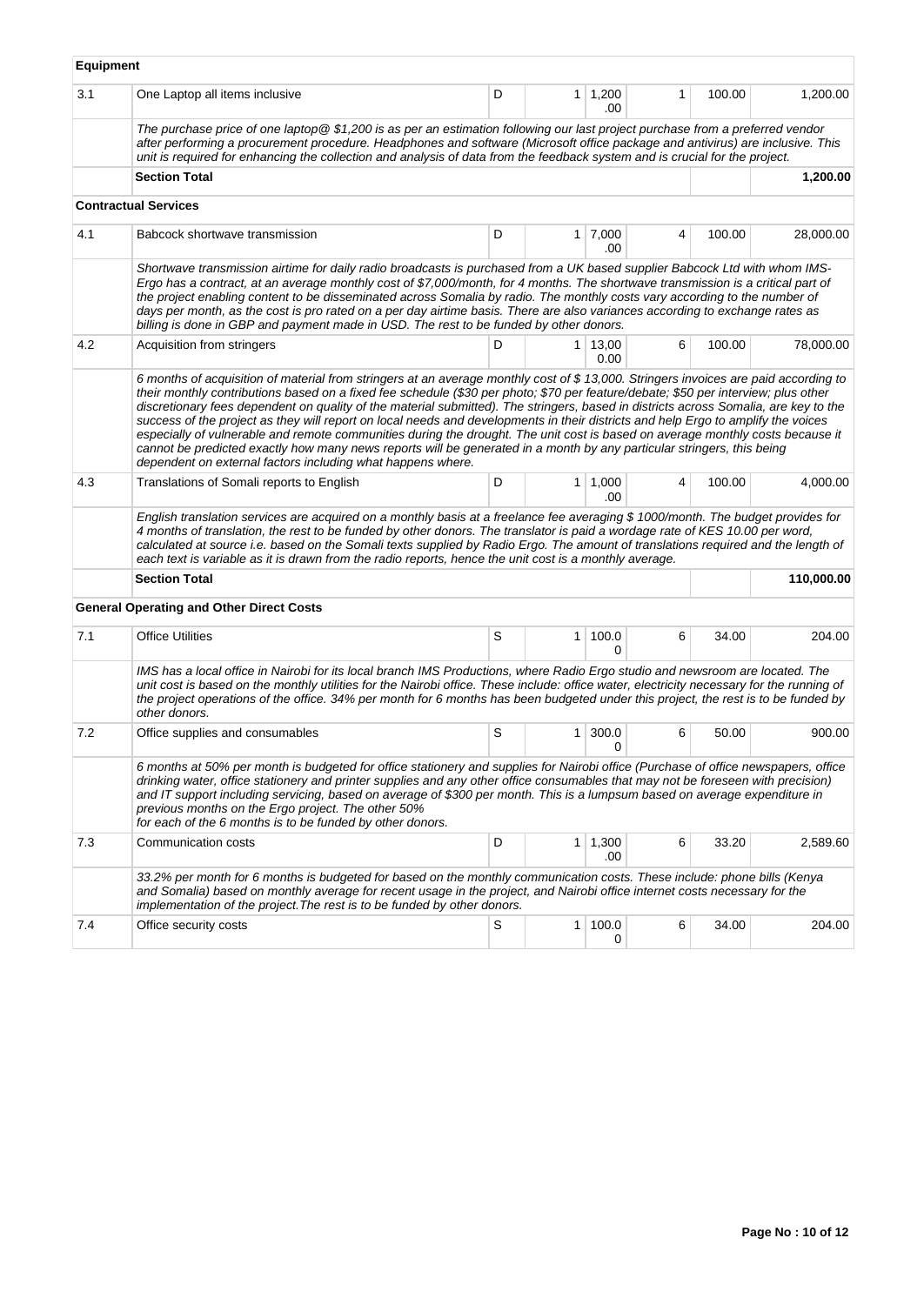| the project period. The balance will be funded by other donors | 6 months at 34% per month are budgeted for based on the monthly security quards costs and security alarm costs for the Nairobi<br>office. These costs are essential for the project running as the radio and transmission equipment are safe quarded through out |            |
|----------------------------------------------------------------|------------------------------------------------------------------------------------------------------------------------------------------------------------------------------------------------------------------------------------------------------------------|------------|
| <b>Section Total</b>                                           |                                                                                                                                                                                                                                                                  | 3,897.60   |
| <b>SubTotal</b>                                                | 14.00                                                                                                                                                                                                                                                            | 190,497.60 |
| Direct                                                         |                                                                                                                                                                                                                                                                  | 180,189.60 |
| Support                                                        |                                                                                                                                                                                                                                                                  | 10,308.00  |
| <b>PSC Cost</b>                                                |                                                                                                                                                                                                                                                                  |            |
| <b>PSC Cost Percent</b>                                        |                                                                                                                                                                                                                                                                  | 7.00       |
| <b>PSC Amount</b>                                              |                                                                                                                                                                                                                                                                  | 13,334.83  |
| <b>Total Cost</b>                                              |                                                                                                                                                                                                                                                                  | 203,832.43 |

# **Project Locations**

| <b>Location</b>            | <b>Estimated</b><br>percentage<br>of budget<br>for each<br><b>location</b> | <b>Estimated number of beneficiaries</b><br>for each location |         |             |             |              | <b>Activity Name</b> |
|----------------------------|----------------------------------------------------------------------------|---------------------------------------------------------------|---------|-------------|-------------|--------------|----------------------|
|                            |                                                                            | <b>Men</b>                                                    | Women   | <b>Boys</b> | Girls       | <b>Total</b> |                      |
| Awdal -> Borama            |                                                                            | 5 125,0 <br>$00 \,$                                           | 125,000 |             |             | 250,0<br>00  |                      |
| Bakool -> Waajid           |                                                                            | 5 125,0<br>$00\,$                                             | 125,000 |             |             | 250,0<br>00  |                      |
| Banadir -> Mogadishu       |                                                                            | 5 125,0 <br>00                                                | 125,000 |             |             | 250,0<br>00  |                      |
| Bari -> Bossaso            |                                                                            | 5 125,0<br>$00 \,$                                            | 125,000 |             |             | 250,0<br>00  |                      |
| Bay -> Baidoa              |                                                                            | 5 125,0 <br>00                                                | 125,000 |             |             | 250,0<br>00  |                      |
| Galgaduud -> Cabudwaaq     |                                                                            | 5 125,0<br>00                                                 | 125,000 |             |             | 250,0<br>00  |                      |
| Gedo -> Baardheere         |                                                                            | 6 125,0<br>00                                                 | 125,000 |             |             | 250.0<br>00  |                      |
| Hiraan -> Belet Weyne      |                                                                            | $6 \, 125,0$<br>00                                            | 125,000 |             |             | 250,0<br>00  |                      |
| Lower Juba -> Kismayo      |                                                                            | 6 125,0 <br>00                                                | 125,000 |             |             | 250,0<br>00  |                      |
| Lower Shabelle -> Afgooye  |                                                                            | 6 125,0<br>0 <sub>0</sub>                                     | 125,000 |             |             | 250,0<br>00  |                      |
| Middle Juba -> Jilib       |                                                                            | 6 125,0 <br>00                                                | 125,000 |             |             | 250,0<br>00  |                      |
| Middle Shabelle -> Jowhar  |                                                                            | 6 125,0<br>00                                                 | 125,000 |             |             | 250,0<br>00  |                      |
| Mudug -> Gaalkacyo         |                                                                            | 6 125,0 <br>00                                                | 125,000 |             |             | 250,0<br>00  |                      |
| Nugaal -> Garowe           |                                                                            | 6 125,0<br>00                                                 | 125,000 |             |             | 250,0<br>00  |                      |
| Sanaag -> Ceel Afweyn      |                                                                            | 6 125,0<br>00                                                 | 125,000 |             |             | 250,0<br>00  |                      |
| Sool -> Laas Caanood       |                                                                            | 6 125,0 <br>00                                                | 125,000 |             |             | 250,0<br>00  |                      |
| Togdheer -> Buuhoodle      | 5                                                                          |                                                               |         | 200,0<br>00 |             | 200,0<br>00  |                      |
| Woqooyi Galbeed -> Berbera | 5                                                                          |                                                               |         |             | 200,0<br>00 | 200,0<br>00  |                      |
| <b>Documents</b>           |                                                                            |                                                               |         |             |             |              |                      |

| <b>Category Name</b>    | Document Description                |
|-------------------------|-------------------------------------|
| <b>Budget Documents</b> | BOQs 2017.xlsx                      |
| <b>Budget Documents</b> | Babcock Oct 16 to Oct 17_signed.PDF |